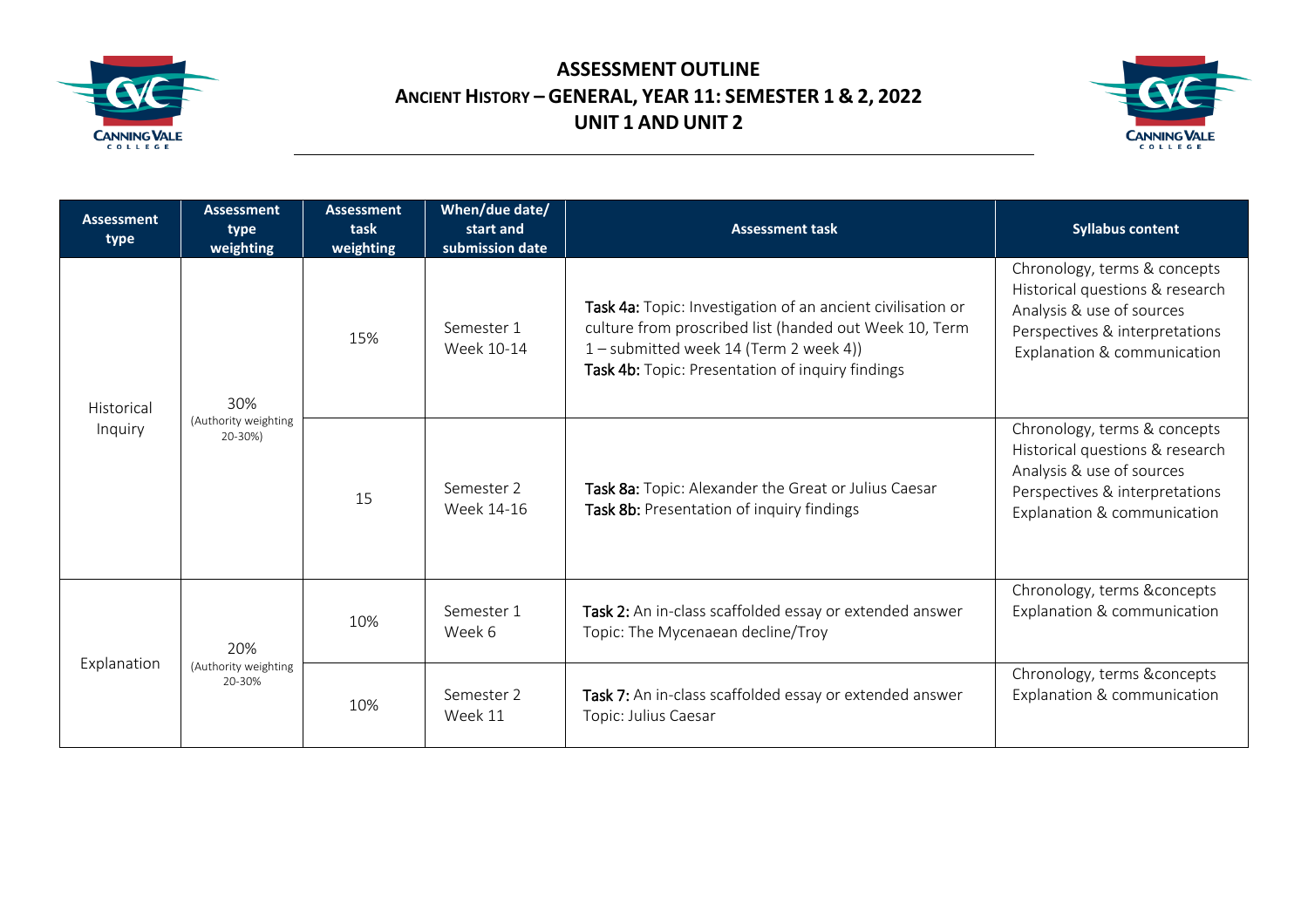

## **ASSESSMENT OUTLINE ANCIENT HISTORY – GENERAL, YEAR 11: SEMESTER 1 & 2, 2022 UNIT 1 AND UNIT 2**



| Source       | 30%<br>(Authority weighting     | 15%  | Semester 1<br>Week 4  | Task 1: Teacher generated source analysis based on two<br>sources<br>Topic: Representations of Late Bronze Age Greek<br>civilisation                                                                                                                                                           | Analysis & use of sources<br>Perspectives & interpretation<br>Explanation & communication     |
|--------------|---------------------------------|------|-----------------------|------------------------------------------------------------------------------------------------------------------------------------------------------------------------------------------------------------------------------------------------------------------------------------------------|-----------------------------------------------------------------------------------------------|
| Analysis     | 20-30%)<br>20%                  | 15%  | Semester 2<br>Week 4  | Task 5: Teacher generated source analysis based on two<br>sources<br>Topic: Alexander the Great                                                                                                                                                                                                | Analysis & use of sources<br>Perspectives & interpretation<br>Explanation & communication     |
|              |                                 | 10%  | Semester 1<br>Week 10 | Task 3: An in-class test comprising short and extended<br>answers and closed and open questions<br>Topic: Features of the civilisations of the Minoans and the<br>Mycenaean's in the Late Bronze Age Greece (social,<br>political, legal, and military structures, and economic<br>activities) | Chronology, terms & concepts<br>Perspectives & interpretations<br>Explanation & communication |
| Test         | (Authority weighting<br>20-30%) | 10%  | Semester 2<br>Week 6  | Task 6: An in-class test comprising short and extended<br>answers and closed and open question<br>Topic: Elements of Greek/Macedonian society during the<br>reign of Alexander the Great and his conquest of Persia                                                                            | Chronology, terms & concepts<br>Perspectives & interpretations<br>Explanation & communication |
| <b>Total</b> | 100%                            | 100% |                       |                                                                                                                                                                                                                                                                                                |                                                                                               |